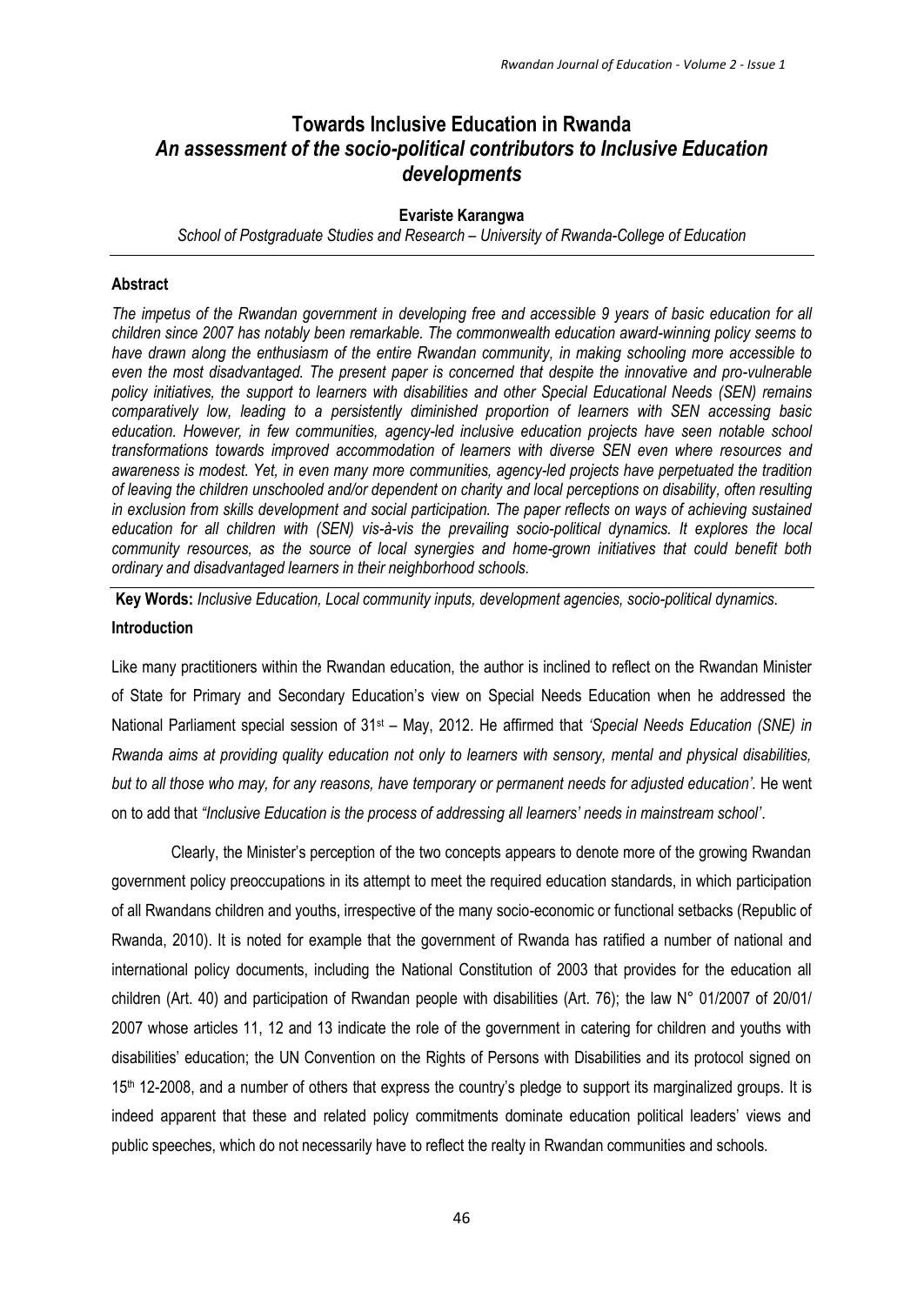The overarching concern of the present article therefore, is the glaring gap between the policy commitments and the concrete practice of support to inclusive education that cater for a large group of learners who are unschooled because of their disabilities, or the persistent difference between the political rhetoric about equal opportunities for all children and youths, and the reality in schools and communities where basic education provisions and services continue to fall short of what is actually expected. The Minister's statement for example (above), seems to express more of the political visions and the expected national standards than the practical educational adjustments in place, and geared towards enabling all Rwandan learners with Special Educational Needs (SEN) to access the same education services as their ordinary peers and siblings of the same neighborhood and homestead.

It is in view of this controversy thus, that the article brings out the place of inclusive education practice in Rwanda, while questioning the extent to which the envisioned policies and standards could work for all learners with SEN amidst the many national priorities, which are often mediated by many socio-political dynamics. It probes among others, the synergy of all actors in the Rwandan education that seems to steer the course of inclusive education developments for the last five years. The study relies particularly on the seven year field experiences and reports of the Task Force for the Development of Inclusive Education in Rwanda (TFDIER), to reveal the analytical assessment of the collaboration and contribution of varying partners in educating children with varying disabilities and/or related SEN. It analyses the partnership of the Ministry of Education (MINEDUC) and Civil Society agencies (UNICEF, ADRA-Rwanda, Handicap International and others), a purportedly progressive synergy aimed at counteracting the many socio-cultural and functional challenges at both community

and school levels, to generate effective support that would foster developments of inclusive education that would cater for all the educationally vulnerable Rwandan children and youths.

# **Progress towards Inclusive Education in Rwanda**

In its issue 2, the Rwandan Journal of Education also published an extensive discussion of the background and development of Special Needs and Inclusive Education in Rwanda (Karangwa, Iyamuremye & Muhindakazi, 2013), maintaining that inclusion and full participation of all Rwandans, especially those with disabilities and other Special Educational Needs (SEN), is increasingly dominating education policy features (Republic of Rwanda,

| Figure 1: Development of Special Needs & Inclusive Education in<br><b>Rwanda</b>                                                                                                                       |                                                                                                                                                                                                                                                |                                                                                                                                                        |
|--------------------------------------------------------------------------------------------------------------------------------------------------------------------------------------------------------|------------------------------------------------------------------------------------------------------------------------------------------------------------------------------------------------------------------------------------------------|--------------------------------------------------------------------------------------------------------------------------------------------------------|
| 1990 - 2000<br>2000-2014<br>$1960 - 1990$<br><b>Genocide &amp; reconciliation</b><br>Post-genocide socio-economi<br><b>Post-Colonial</b><br><b>Reconstruction periods</b><br>periods<br><b>periods</b> |                                                                                                                                                                                                                                                |                                                                                                                                                        |
| <b>Special Education</b>                                                                                                                                                                               | <b>Special &amp; Integrated</b><br><b>Education</b>                                                                                                                                                                                            | Special, Integrated &<br><b>Inclusive Education</b>                                                                                                    |
| •Generalized ignorance<br>about disability<br>•Beginning of charitable<br>organizations' support to<br><b>Rehabilitation &amp; Basic</b><br><b>Education</b><br>. Hardly any Government<br>support     | •Pockets of awareness on<br><b>Education of Children and</b><br>youths with Disabilities.<br>•Persistent Charitable<br>organizations support, and<br>reinforced International<br>Agencies' involvement.<br>•Beginning of Government<br>support | ·Improved awareness<br>about Rights of People<br>with Disabilities<br>•Increasing support<br>by both International<br>agencies & Rwandan<br>Government |

2006) in comparison to the previous two decades (See Fig. 1), and points out that actual translation of the policies into functional inclusive education activities amidst many other priorities on the country's development agenda, still appears to be a challenging development feature. The article equally recognizes the persistence of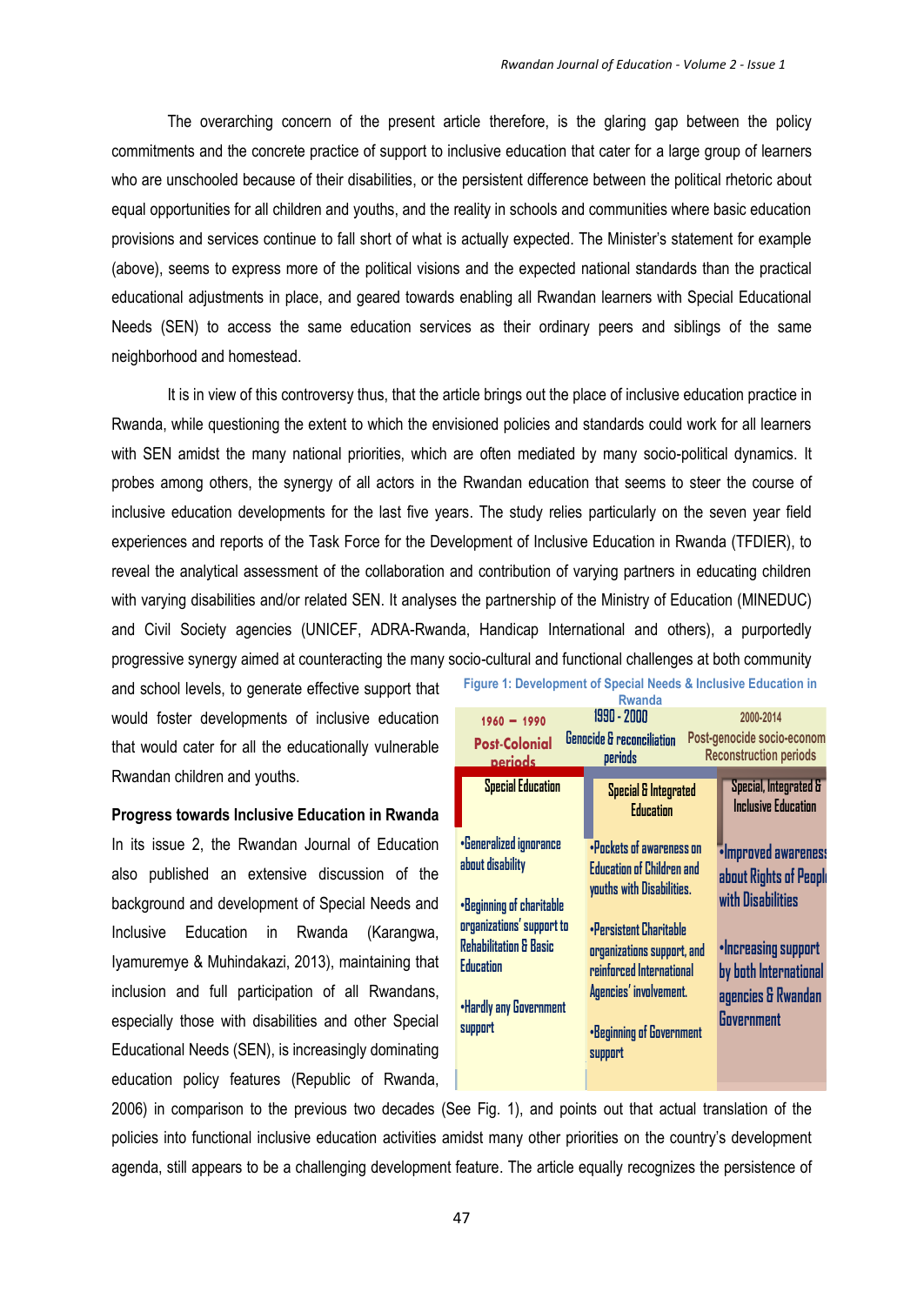charitable organizations' services; the ever-growing civil societies' participation since 1990s; and the emergence of Government support (Fig. 1).

As indicated in Fig. 1, it is approximately 50 years since the first missionary introduced Rwandan children with disabilities to education and related services, and today, about three steps explaining the developments to the current stage of education, are distinctly traceable. One of the eminently historical reality is the fact that persistent marginalization of learners with SEN especially the disabled, is also owed to the colonial governments (German and Belgian 1894 – 1962) and even the post-colonial policies, both of which hardly accorded any consideration to the education of learners with disabilities and other SEN. Up to 2000, only five small centers were known to cater for basic education and rehabilitation of learners with disabilities in Rwanda, and run under charity services of missionaries. Home de la Vierge des Pauvres, (HVP) was reportedly one of the oldest, founded in 1960 (Karangwa et al, 2013: 20), and received the first government support in 2010 in form of support to the teachers' salaries and educational resources.

Today, over 53 special centers/schools for education and rehabilitation of children with disabilities are known to have developed around the country in the last five years only, especially through private initiatives; over 105 Nine Year Basic Education (9YBE) schools have developed Child-Friendly and Inclusive Education (IE) approaches in order to accommodate learners with SEN of their respective neighborhoods since 2007; and an average of 10 to 15 students with severe sensory (Visual & Hearing) disabilities, and at least 1 -2 wheel chair users graduate in Rwandan Universities each academic year since 2011, though government-fostered affirmative action. Basing on its wider experiences, this trend of events is actually cautioned by Save the Children's reports (2013) on Learning and Equity in post-2015 education, affirming with international evidences that:

*"…the last decade has seen enormous progress with Million more children in school' … 'there are over 130 Million children in school who are not learning the basics … as well as the wider trends shaping the context and nature of education challenges, the situation within school systems themselves has changed rapidly and will change farther post-2015"* (p. 5).

The same developments within the Rwandan context was equally understood through successive TFDIER Reports since 2008, which indicated that despite the obvious increase of learners with disabilities and other Special Educational Needs (SEN) in schools, the required educational adjustments of the learning and teaching environments are still far from being adequately inclusive or accommodative of the various educational needs. Many learners with various SEN are in dire needs of accessing school curriculums in the same way as their agemates and peers; and educators and community members continue to demonstrate their legitimate demands for improved capacities to respond to the children's educational needs, and the school infrastructures and learning/teaching resources remain traditional, and therefore inappropriate for Inclusive education. Besides, the reports points out that by and large, the emerging Inclusive Education projects in Rwandan schools today are actually dominated by NGOs (notably HI and ADRA under the support of EU, UNICEF and DfID among others) as explained in the next section.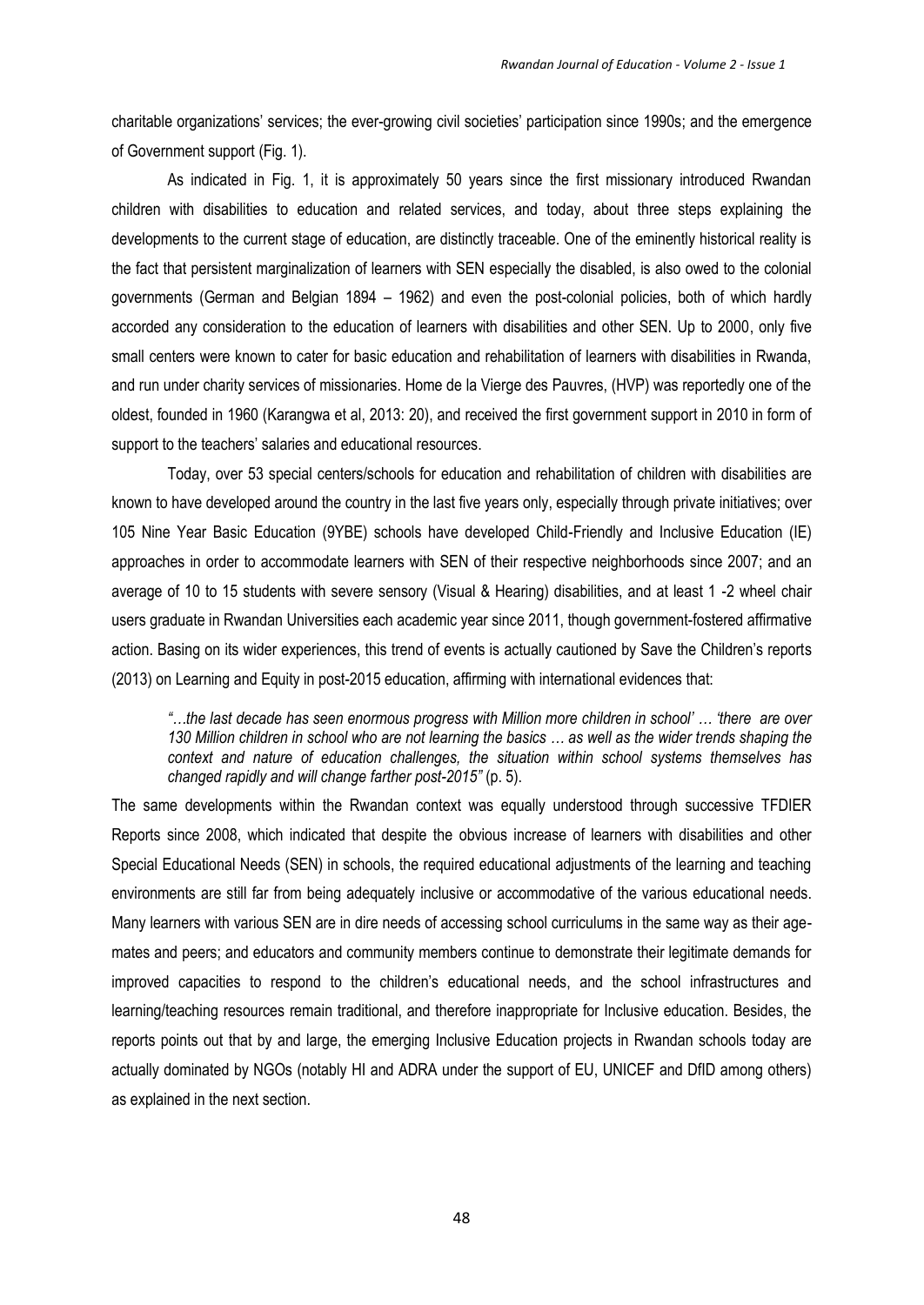#### **Collaboration for Inclusive Education development**

The discourse on the growing participation of both local and international agencies in the Rwandan Special Needs Education developments raised above was brought to the author's attention when he was appointed to lead the Task Force for the Development of Inclusive Education in Rwanda (TFDIER) in 2007. His observations of the roles and potentials of NGOs in supporting the developments of Education in Rwanda like in similar sociopolitical contexts, also proximate Ainsow, Dyson & Weiner's (2013) view on school improvements towards Inclusive Education:

*"… Inclusion is essentially about attempts to embody particular values in particular contexts. Unlike mechanic views of school improvements, they acknowledge that decisions about how to improve schools always involve moral and political reasoning, as well as technical considerations. … Discussions of Inclusion and Exclusion can help, therefore, to make explicit the values which underlies*  what, how and why changes should be made in schools. Inclusive cultures, underpinned by particular *organizational conditions, may make those discussions more likely to occur and more productive…." (*p. 20).

The TFDIER was commissioned by the Minister of Education in a consultative meeting of 24<sup>th</sup> May, 2007, and was accorded two key missions: **1.** Spearhead inclusion of students with disabilities in Higher Learning Institutions (HLI), **2.** Provide counsel to the education sector on the special Needs Education (SNE) and Inclusive Education (IE) developments. As Ainscow et al (2013) suggest above, gaining the collaboration and support of all education stakeholders in public and civil society on how and which procedure in order to achieve its goals was inevitable. However, though the initiative lead to the integration of about 87 students with profound functional difficulties in seven Rwandan Institutions of Higher learning (Five public and two Private) in the next five years, it was clear to the TFDIER that the collaboration between public and civil society is not necessarily always smooth and productive. In fact, only HI Rwanda was able to consistently collaborate with the TFDIER, through which, some achievements and positive changes in some communities were reported.

Among the realizations that were made evident to the Ministry of Education featured some of the pathways and setbacks to innovative development of sustainable inclusive education developments through collaboration in Rwanda. It was such TFDIER reports for example, that prompted the Minister of Education's correspondence of 07/10/2009 forwarded to all partners in education, reiterating the collaboration between local leaderships, Handicap International and public education organs in promoting inclusive education in Rwanda. It particularly drew their attention to the inclusive education programs in five Rwandan districts, where inclusive education perspectives were progressively becoming integrated within the social services, domesticated by the respective school communities and local leaderships in close collaboration with both the local and the international NGOs.

The successive TFDIER field reports since 2007 therefore, portrayed the developments of inclusion in key aspects and levels of the Rwandan education sector, ranging from community participation; educational resource provision in schools; teachers' developments, needs and initiatives; rehabilitation services; etc. Inclusive education was notably progressive in districts and school communities where both civil societies and local leadership were actively promoting joint dialogues focused on locally-lead solutions to exclusion of learners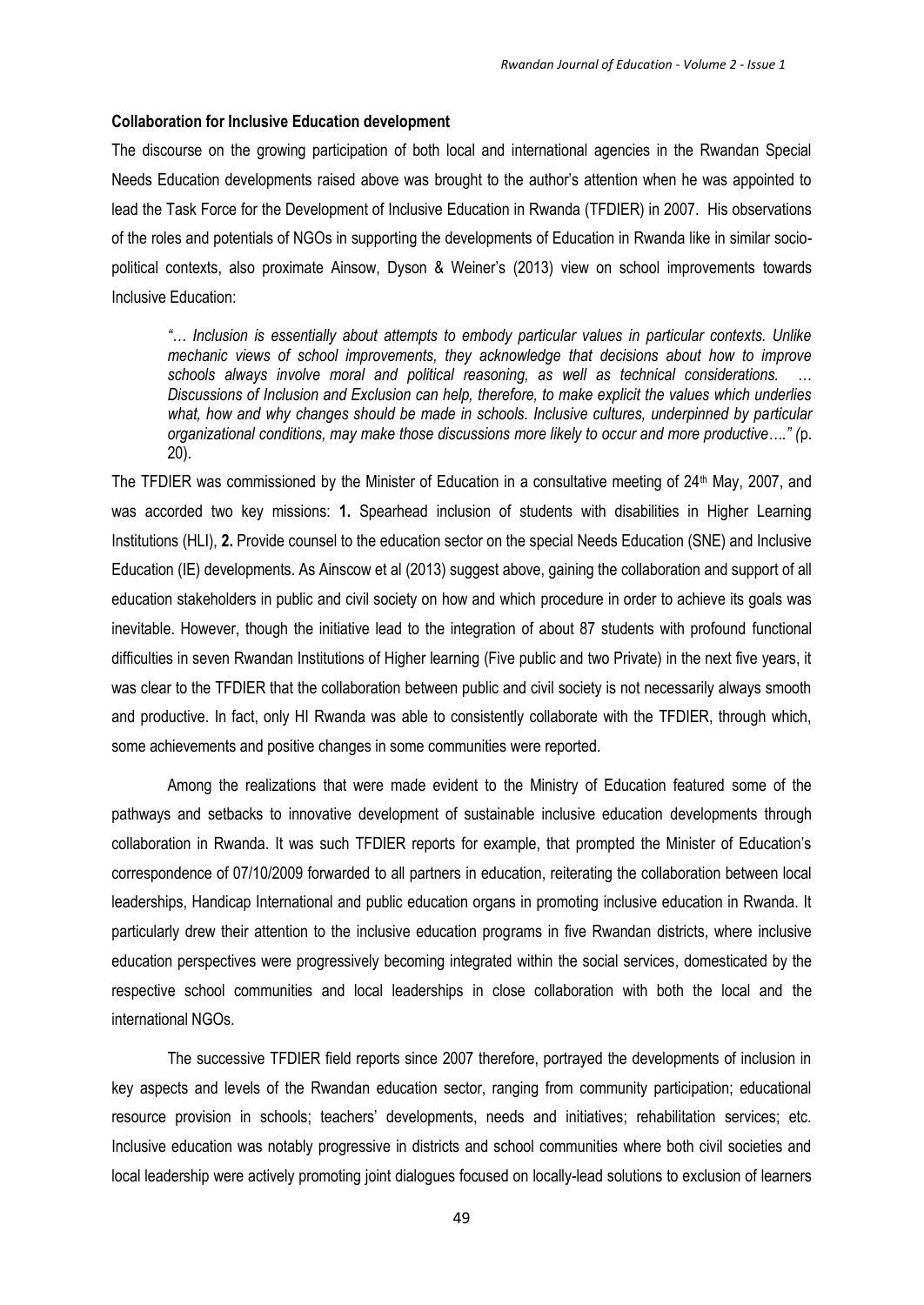with SEN in the local schools. The baseline study carried out by the author in June 2013 for example, indicated that the district of Kamonyi where the local leadership had been working closely with HI Inclusive education projects since 2010, indicated a higher number and variety of learners with SEN supported in schools than Rubavu district where they were not. It was particularly learnt through the widely ranging TFDIER field reports that, engagement into collaboration with all stakeholders and local education actors is more successful and productive when the collaboration is supportive of all levels of the education sector, ranging from school and community levels to the planning organs of the Ministry of Education. In other words, by purposively supporting both planning and delivery of all education activities, through a deliberately designed collaboration, sustainable inclusive education development is likely to be achievable.

#### **Collaboration with international agencies for Inclusive Education development**

A range of studies (Karangwa; Ghesquière, & Devlieger, 2007; Lancaster, 1999; Petras & Veltmeyer, 2004; Stiglitz, 2002) underscored the challenges and contradictions that could emerge through bringing together development agencies' services and public services in developing countries. They jointly revealed that these do not necessarily form a symbiotic teamwork, and/or a common mission of positively changing lives of disadvantaged groups as it is often believed. Rather, mismatch of program missions with target groups often results into perpetuation of ailed projects, especially when the local context is inadequate understood and/or implicated. In his work "*Aides to Africa*' for example, Lancaster (1999: 103) points out the challenges raised and faced by both international development agencies and benefiting countries, related to the persistent policies of '*earmarking*' and '*Locking*' support. He argued that '*when you go on to administer the program at country level, you find yourself all locked up with scores of restrictions and earmarks as to how the money will be spent… you do not have the kind of flexibility you need…'*.

This trend of invents seem to subsist within the international politics and continue to cast a shadow on collaboration initiatives of even the well-intentioned international NGOs' programs, which are often accused of presenting pro-people objectives but misguide services for the needy people (Mitler, 1993: 10). As they keep transplanting unsustainable project models from one social context to another or copying and pasting project proposals (Petras & Veltmeyer, 2004),They are reproached of inadequacy in local knowledge and experiences and therefore, often perceived as grassroots reactionaries in the service of imperialistic global funding agencies such as IMF and the World Bank (Jones and Vertemeyer, 2002: 128).

True or false allegations about international agencies however, the present paper is also aware of successful internationally-supported projects where, amid challenging deprivations and socio-economic disadvantages (Stabs, 2002; EENET, 2003; Vaneste, 1997; Kisanji, 1993), some international NGOs have demonstrated symbiotic collaboration with public institutions and local communities to initiate and sustain inclusion of children in contexts similar to those in Rwanda. In all cases, the TFDIER has observed two key things about successful Rwanda-based collaborations: **1**. a commonly shared and indigenously–led strategic stand of all partners, **2**. deliberately open and mutually-supportive collaboration involving civil society agencies; public services and the local community actors and leaderships. Indeed, where similar projects have failed

50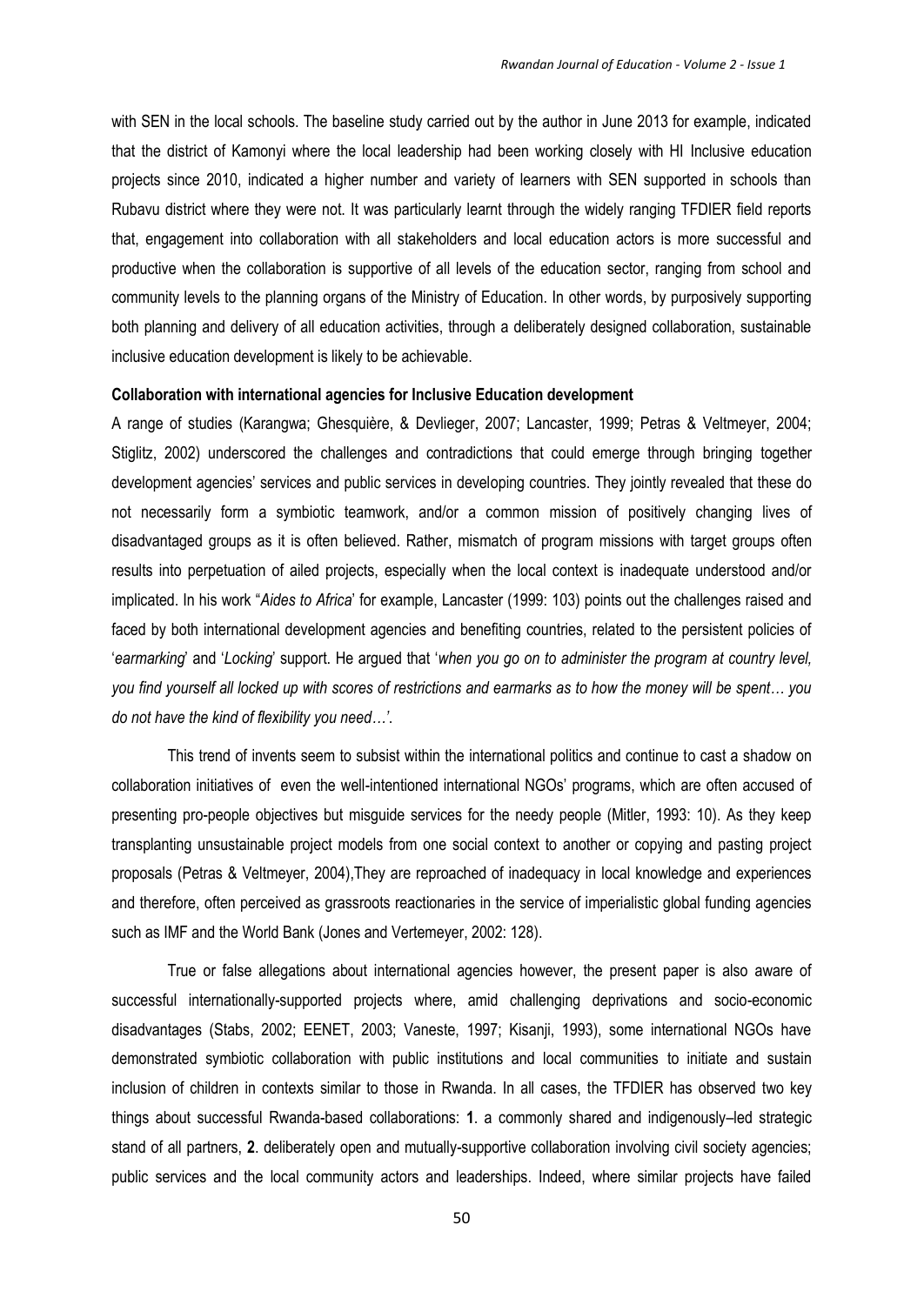disastrously, or where they have only been sustained during the project funding period only, and faded away as soon as the funding ended (in most cases), are also evident lack of such synergies, strongly buttressed on realistic domestic inputs and ownership. The collaboration between HI and the TFDIER has continuously taken heed of these crucial ingredients, drawing along the support of both government services and the local capacities and willingness wherever possible, as the potential for continuity after the international agency-supported project.

Understandably, what it takes to develop successful inclusive education projects may not necessarily be guided by the pre-designed international guidelines or NGO project proposals as such, rather, on the patient and innovative assessment of what works best for the target groups, grounded in a locally informed foresights of all those involved; and on how to get there with the minimum setbacks. In essence, drawing from the local knowledge and experiences is an imperative prerequisite for international agencies to operate successful projects in local education settings, and doubtlessly, HI-Rwanda inclusive education projects seem to draw from its background experiences in order to build relatively progressive inclusive education programs in various Rwandan Districts,.

#### **Spearheading change towards inclusion**

Experiences in the field of disability and education in Rwandan communities like in similar ones of the subregion, continue to point out the persistent high level misinformation about the educational needs of children and youths with disabilities, even among the key decision making community members. The situation seems to account for the continued misdirection of important education projects and support services designated for them (Ingstad, 1997; Karangwa, Ghesquière, & Devlieger, 2007, Kisanji, 1995). It was noted with disappointment for instance, that HVP Gatagara school for the Blind has continued to receive school materials of sighted learners from Rwanda Education Board (REB); and the Ministry of Education's 'One laptop Per Child (OLPC) project' continue to donate laptops and ICT equipments to schools without any software alternatives for schools with learners who require these.

Accordingly, the TFDIEDR notes that only foresighted civil society agencies, whose projects had been successful, had also included both awareness-rising and team-work among other key priority strategies to achieve inclusive education missions. Right on its initiation for example, the TFDIER had invited all NGOs operating in the field of disability and related services for a joint plan of action in collaboration with schools and community actors. However, as highlighted previously, only Handicap International opted for a sustained and relatively flexible collaboration with both the TFDIER and purposively selected education actors at all levels, which also lead to relatively successful and progressive community-lead inclusive education project developments. On the contrary, all the international agencies that opted to partner with local education actors without jointly planned community level activities seemed to remain alien to the beneficiary school communities, and maintained unsustainable project activities marred with unachievable goals.

The initial forum jointly organized by TDIER, KIE and HI in June 2008 for example, targeted awarenessraising and training of all key education stakeholders on a range of aspects in Inclusive Education and related provisions. It was noted that most of individuals and organs involved, have been part of all Special Needs

51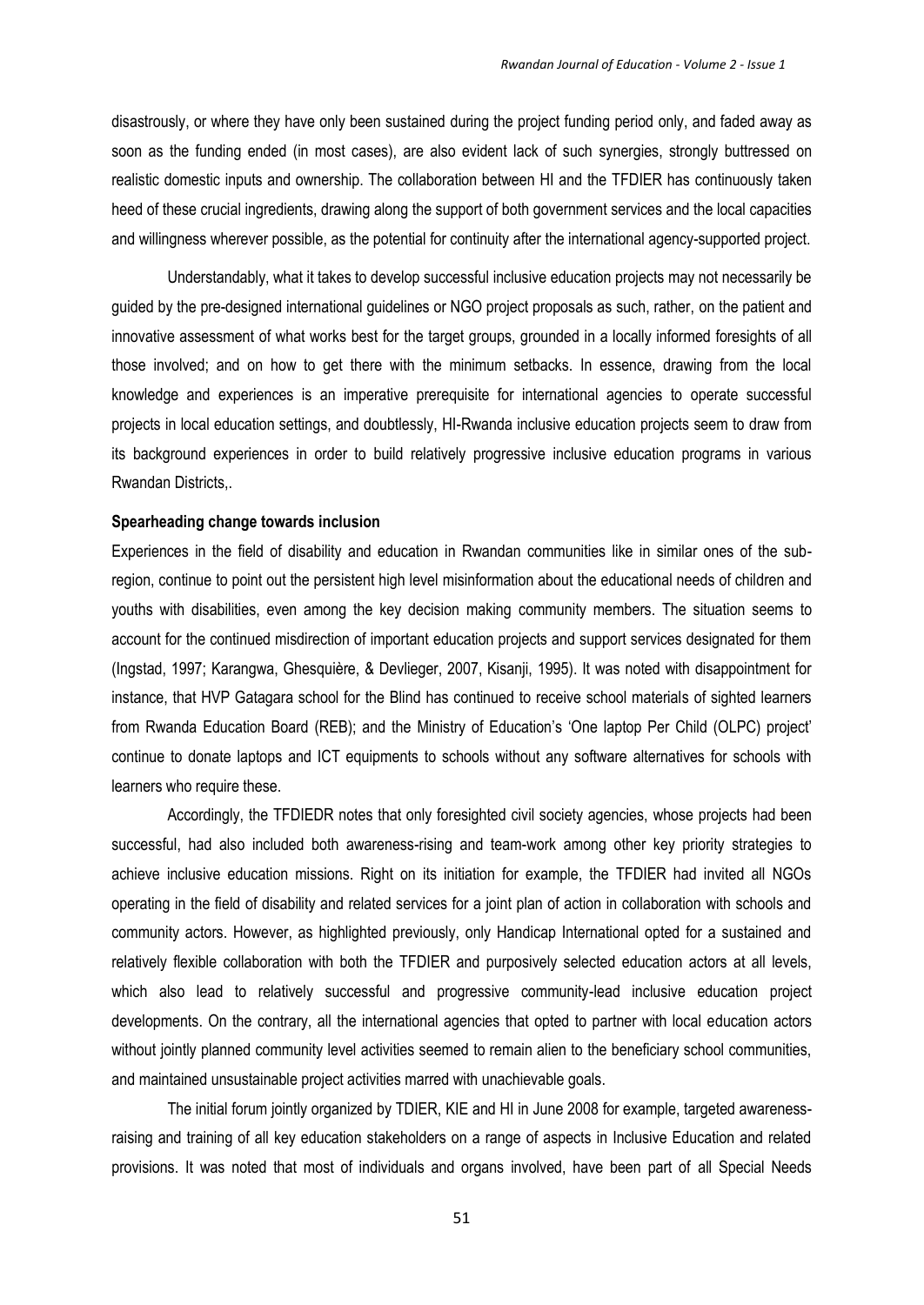Education developments, and have continued to serve as the vanguards of the uphill, but unwavering changes towards sustained inclusive education developments. In essence, the forums planned by the TFDIER was about building a synergy that would bring change through collaboration and partnerships of the existing organs for inclusion of the marginalized learners with limited resources. A situation underscored by Belon & Peterson (2000: 23) on '*Building inclusive schools in poor and rural communities'*, maintaining that throughout the world, educators are struggling to shift their delivery of service from segregated to inclusive approaches, the shift that creates substantial opportunities and challenges. They conclusively advise that, *"If we care about children in poor communities and maintain our focus that the children's needs must come first, then collectively we must embrace the challenges to building inclusive school communities".* Throughout the experiences of the TFDIER, the resourceful role of educators and beneficiary community members at all stages of collaborations and inclusive education developments was noted as an imperative contributing agent.

### **Involvement of Educators**

In studies that have lead to transformational strategies of education towards inclusive perspectives, also consider the role of local educators as the central and critical agents (Bishop, 1986; Dysone, 1999; Markee, 1997; Karangwa et al, 2007; Weightman, 1988). They jointly agree that educators are involved through their confrontation with challenges in the local schools and communities; they collect facts about the education practices, procedures and systems; try them out; consult those affected; and are able to follow up with *evaluations, etc*. The educators' importance in inclusive education program development is actually underlined by Sullivan-Owomoyela & Brannelly's (2009) studies, concluding that:

*"Education programs provide 'neutral' spaces if educators and education authorities view all learners as equal… Revitalize traditional authorities and structures where appropriate, to ensure that culture and social dimensions are at the center of education community participation… strengthen local bonding and bridging social capital mechanisms by understanding each partner's assets… link global frameworks through the cultural conceptualization of activities …* "(p. 139-140).

It was equally observed by successive TFDIER reports since 2009 however, that the need to develop local educators' capacities and awareness about inclusion of learners was generally prioritized by NGO programs since 2009.The general trends observed in 19/25 international development agencies operating in the areas of disability and education, designing teacher training programs in which both the training curriculums and its delivery are planned, targeting educators for both mainstream and special schools. Accordingly, the following were noted by the inclusive education consortia (TFIER):

- The training programs are usually neither sustainable nor fully owned by local schools;
- The accreditation of the teacher's training is never valued by the Rwandan education sector because the training program does not follow the nationally recognized qualification frameworks;
- The beneficiary educators are not necessarily motivated by the training since they are not correspondingly rewarded with a pay raise or any other forms of motivating recognition of the training.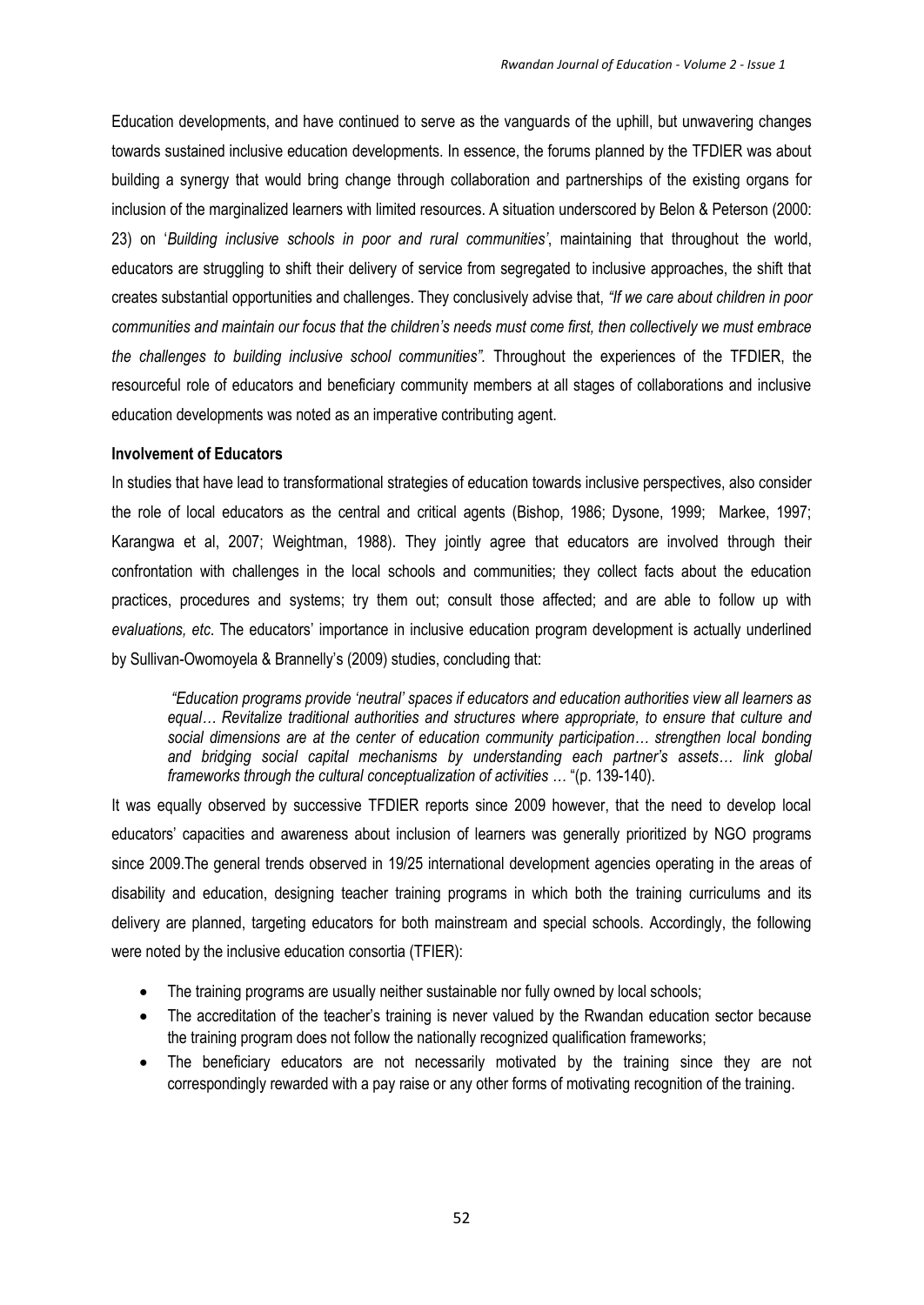It was for these reasons that a Diploma-awarding training program known as the *'Continuous Professional Development Diploma* in Special Needs Education (CPD SNE) was designed in accordance to the Ministry of Education's High Education Council (HEC) academic framework, and subsequently delivered and monitored by the then Kigali Institute of Education (KIE) in 2010, in collaboration with the TFDIER and HI. The latter sponsored the tuition of over 90% of beneficiaries (teachers, head-teachers and education planners), and the TFDIER ensured the development and delivery of the training programs. It was the first nationally accredited Special Needs Education teacher training program awarding a diploma.

The emerging field evidences have indicated that the graduates of the CPD SNE program play a leading role in the development of inclusive education in their respective schools and communities. Especially by organizing local sensitization and training sessions for educators and parents, and these have reportedly given rise to schools and community-based innovations, ranging from curricular adjustments to suit the needs of the school/classroom diversity; building supportive community and school partnerships and support to learners with SEN; to transformations of the teaching and learning environments from the traditionally rigid to the relatively barrier-free and learner-friendly educational settings. Examples of successful examples cited by the TFDIER reports of 2012 include among others:

- Shyogwe Nine Year Basic School (9YBS) of the Southern province which was recorded as having adapted the Sign Languages of the local social catchment area for the whole school, in order to include the hearing impaired learners<sup>4</sup>.
- Resource rooms have been developed and equipped with locally-made educational resources in over 27 schools as a means of providing effective support services to learners with varying SEN.
- Parents are known to take turns in school resource rooms to work with teachers in providing therapeutic services and developing educational materials for learners with different disabilities (See Figure 2).

In essence, these and other initiatives that emphasize collaboration through enhanced teacher training programs, actually value educators as key adopters in educational innovations, and for that matter, quite critical in the Rwandan inclusive education developments. Like Ainsow et al (2013) who emphasize discussions with local actors and Sullivan-Owomoyela et al (2009) who place educators centrally in all educational innovations, Markee's (1997) views on teachers' roles in curriculum innovation, also provides an orientation for Rwandan Inclusive Education:

*" … if teachers support the educational innovation, it will work, and if they resist, it will not succeed. They can only adopt it if they understand it or are part of the innovation planning process…. Besides, the teachers are part of and understand very well the socio-cultural system they are working in … "* (p. 43).

Accordingly, the collaboration used teacher training programs as the basis for change from the traditional practices that entailed teacher-centeredness to the relatively more progressive outlook on the roles of teachers as facilitators, resource persons and support persons, clarifiers, planners, stimulators, coordinators, and

 $\overline{a}$ 

<sup>4</sup> Rwanda is not yet endowed with a nationally harmonized Rwandan Sign Language (RSL) for schools, in the absence of which, schools are compelled to find alternative communication modes for the Deaf learners.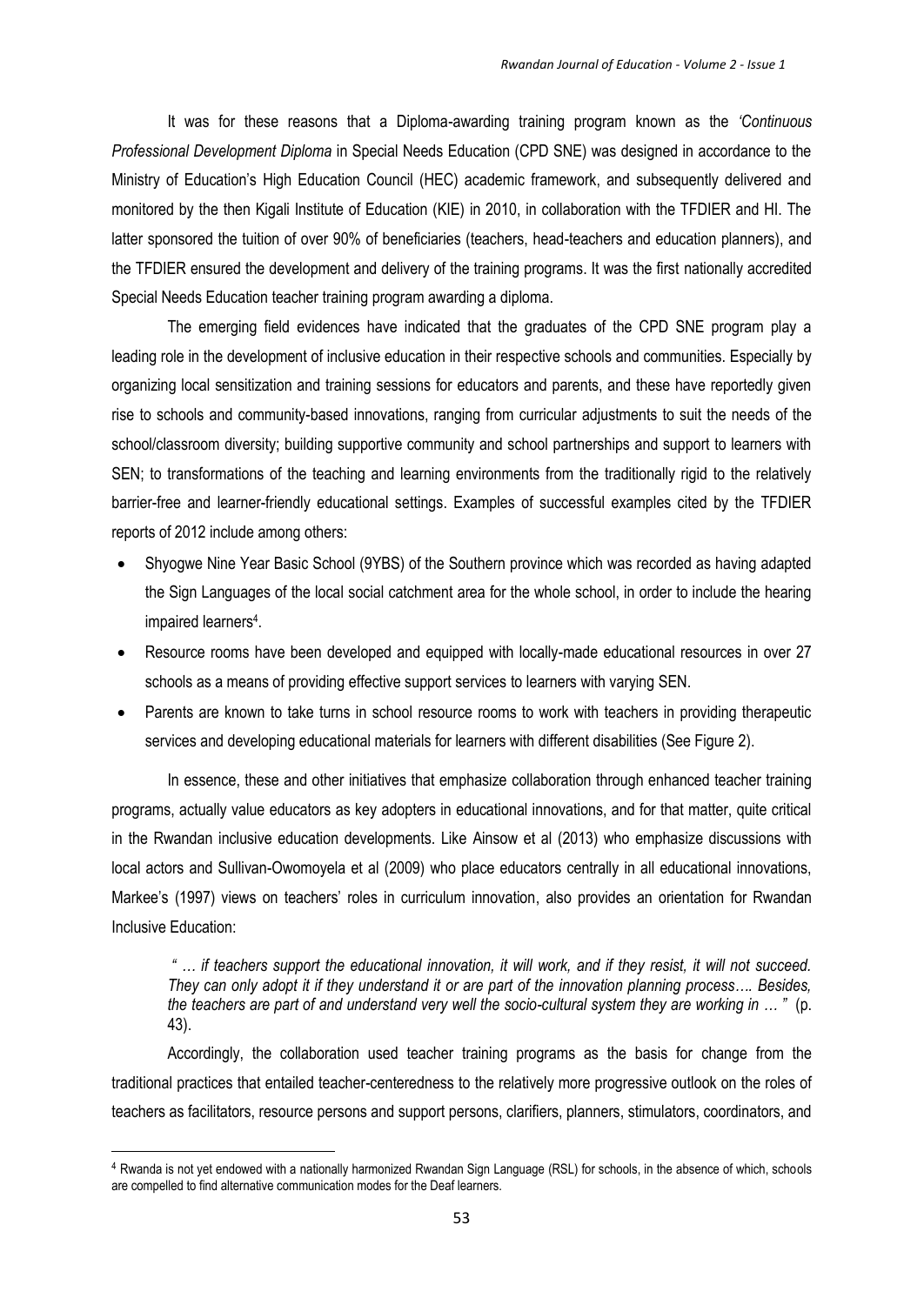evaluators in a given education context. In fact, based on the successful experiences with CPD SNE training programs as the 1st of its kind in Rwanda, it is observed that the University of Rwanda–College of Education (UR-

CE) has equally learnt from the collaboration, and has developed even other credible training programs that have lead to the conception of the new school of Inclusive and Special Needs Education.

### **Involving community actors**

It is underlined through evidences raised previously, that Inclusive Education initiatives grounded in local realities is increasingly emerging as the guiding principle in successful projects of Rwanda. In other words, partnerships with parents, local educators and other



**Figure 2: A group of parents of children with disabilities working with teachers in making educational materials in Kamonyi Primary school resource room**

actors in the local community are taken as a critical resource for sustainable development of inclusive education programs. It has been leant for example that teachers and parents' partnerships are able to contribute costeffective and home-grown inputs to their children's schooling, that may also include sustaining and protecting the inclusive education projects, because it is a product branded through their own efforts (See Figure 2).

Observations and studies from those that have worked in proximity with disadvantaged communities and rural schools in Africa and Asia (Stabbs, 2002; EENET, 2003, Geert, 1997), have testified that inclusive education initiatives have emerged successful where they are able to identify and tap the resourceful efforts of the local communities. Through a number of case studies reflecting phenomenal success stories in Africa and Eastern Asia for example, Sue Stabbs (2002) affirms that Inclusive Education has been more practical even in countries with few resources and many social challenges, asserting that "*some of the best examples of Inclusive Education are based in poorer countries of the South. … It is far more practical than just excluding groups of children and then having to deal with the consequences of high rates of illiteracy and passive, dependent citizens…"* (p. 45). Accordingly, successful experiences observed in some of the Rwandan schools with similar challenges, appear to serve as inspiring testimonies of the future of inclusive education in Rwanda.

The experience is supported by the Chinese experiences (Stratford & Hannah, 2000: 13), which prove that 'joining with professionals; parents can be a powerful force with which slender resources can be appropriately directed towards the development of services for children with disabilities', as well as Vanneste' s (1997: 37) long experiences in East African communities, who maintain that *"by far the most positive resources are those already existing in the hearts and minds of African mothers, sisters, grandparents, neighbors, disabled persons themselves … programs must study, value, enlist and enhance these vital existing community resources…a small amount of input can bring into play a much larger amount of latent energy"*. Such important lessons based on lived experiences and field studies; seem to continuously shape the current development of the inclusive education project in Rwanda. It ought to be noted though, that the progress seems to be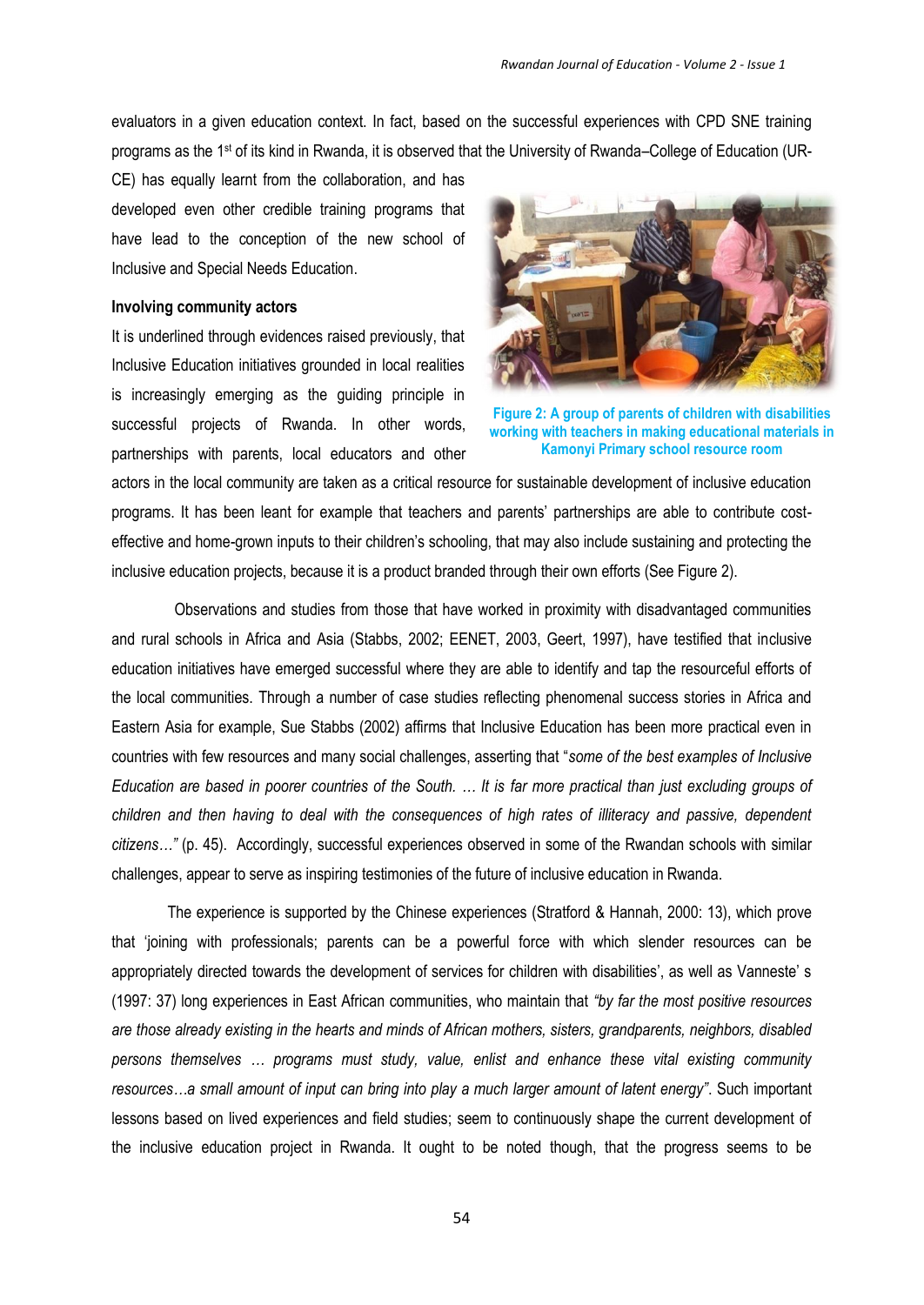considerably dependent on the well planned collaboration with targeted educational stakeholders, and able to develop productive link with the local social inputs (See Figure 2).

 The ideas is echoed through studies related to community-supported Inclusive Education (Rieser, 2012; Rouse, 2010; Karangwa, Miles & Ingrid, 2010) that advance the view that educationally vulnerable learners are not excluded from the general education system on the basis of their educational needs as such, but mainly because reasonable accommodation of the pupil's requirements are not provided for. Hence, development towards their successful inclusion in Rwandan school communities can be achieved by putting in place enabling measures that maximize participation in academic and socio-economic activities. The stance underlines the basic principal of adapting educational services and provisions wherever necessary, as a transformational strategy of the national education system towards sustainable inclusive education developments, as discussed in the next section.

#### **The wider school approaches to developing inclusive education**

The post-genocide Rwandan education learns from findings from post-apartheid South African studies across different socio-economic groups (Smith, 2011: 79), which point out that policy focus should be wider than just resourcing deprived groups, but developing alternative interventions and strategies to overcome some of the acute social disadvantages that pupils bring with them into schools. This does not necessarily disagree with the

issue of school adjustment and accommodation raised above; it actually resonates with voices of advocates of inclusive education as the shift from the focus on personal factors to the general educational environment that needs to be adjusted in order to be more accommodative, and enabling learners with SEN to participate fully as active and legitimate members of the educational setting (Charlton, 2000; Kerzner,



& Gartner, 1999; UNESCO, 2005).

**Figure 3: Adjustments of education systems for Inclusive Education developments may also entail enabling inputs and process within the education policy, school and community settings** 

Though these voices have often been

heard from the civil rights group dominated by DPOs' struggles for equal rights, their input into education have increasingly been acknowledged and expounded within global policy tools and guidelines of inclusive education (UNESCO, 2009). It is generally suggested that the educational program that considers effective schooling for learners with SEN should also be able to restructure the entire education system, with a range of enabling inputs and process within the entire learning and teaching environment (education policy and practices), as illustrated in Fig. 3.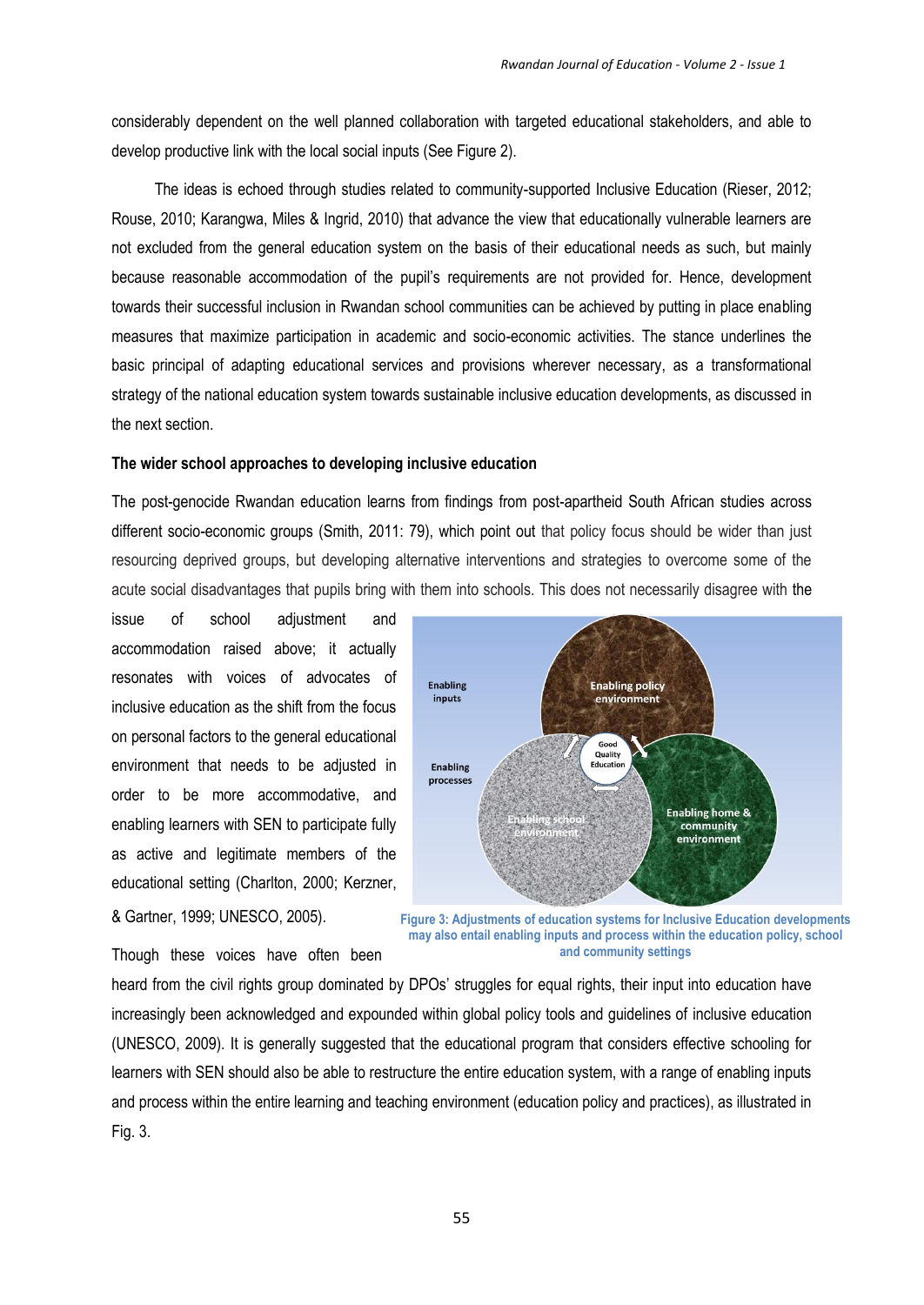It is in the same vain that Bolton (1999) suggests that inclusion concerns education wherever it is being given and to whomever it is being imparted, irrespective of his/her ability, and is expected to allow every individual a contribution to the world. It goes beyond disablements and involves identification and removal of all barriers or challenges to participation, which include social, cultural, ideological and physical factors. Kerzner et al (1999), contend that if inclusion is realistic, even terms like *inclusion, integration, mainstreaming* should not be mentioned. Inclusion ought to be a unitary system that has educational benefits for both the ordinary students and those with educational needs, where all learners should be termed as *full members* of an educational system, contextualized as:

 *"… providing to all students, including those with significant disabilities, equitable opportunities to receive effective educational services, with needed aids and services, in age-appropriate classes and in the neighborhood school, in order to prepare them for productive lives as full members of the society…"( p.13).*

In other words, inclusive education is widely encompassing, not only because it concerns a wide range of learners' needs, but because it has to be part of the wider educational programs, within which all learners irrespective of ability and educational needs will find an equally place within a uniting educational system or policy.

It ought to be admitted here though, that on average, the suggested shifts towards accommodation of learners with a range of special educational needs has continuously remained alien to both pre and postgenocide Rwandan education practice and policies. It is the current Education Sector Strategic Plan 2013-2014 (ESSP, 2010: 18) that has recognized the persistent misunderstandings between Special Needs and Inclusive Education, and pledges renewed redress of key aspect of the wider education continuum that include resource provisions, teacher training, flexible curricula and others to cater for inclusion of all categories of disadvantaged learners. Once again, the post-genocide Rwanda ought to take a good lesson from the South African postapartheid experiences through Christie' s (1999: 277) warning that '*educational reforms go well beyond the rationale of producing legal and policy frameworks'*. The author's personal experience in Rwandan educations adds that educational reforms are complex, contradictory and often marred with unpredictable processes, for it is also mediated by unforeseen attitudinal, social, economic and political factors, as well as the powerful global influences, especially in conditions of resource constraints, fragile policies and administrative structures.

# **The future of Rwandan Inclusive Education**

The Rwandan government reaffirms that for sustainable Economic Development and Poverty Reduction, the country counts primarily on its human capital to constitute a knowledge-based Service Sector (Republic of Rwanda, 2003; Republic of Rwanda, 2007; Republic of Rwanda, 2010). It is maintained in its strategic plans which is guided by the national Economic Development and Poverty Reduction Strategy (EDPRS, 2008-2012) for example, that "*in order for Rwanda to achieve the structural economic change implied by the targets of Vision 2020, the country must develop a wide range of skills of its labor force within a relatively short space of time"* (p. 34). In other words, the strategy underscores the underlying national program of educating all young Rwandans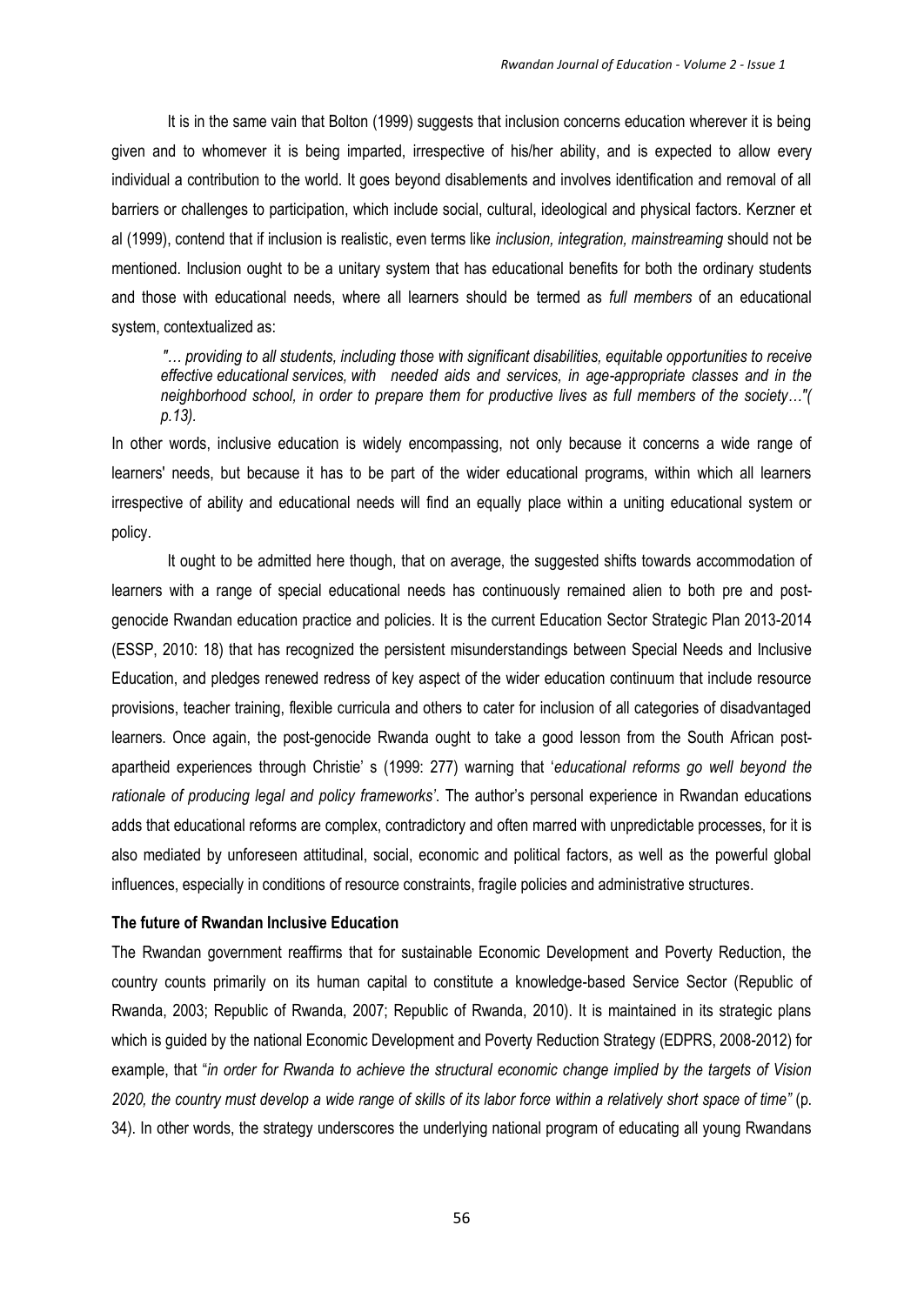irrespective of their abilities and disabilities; background or gender, to fittingly complement the country's economic development visions.

Accordingly, the Special Needs and Inclusive Education initiatives developing around the country, in both ordinary and special schools, seem to be inspired and fit within the national development plans. The present study however, continue to contend that despite the clearly expressed government commitments and obvious developments of some inclusive education projects, learners with Special Educational needs, will continue to be marginalized in the general education (Karangwa et al, 2013), until key contributors to inclusive education development are clearly defined and are appropriately fitted within the whole education system. When learners with SEN are persistently deprived of the level field on which they are enabled to participate in all learning opportunities as their peers, they are subsequently deprived of opportunities for equal participation in economic development. The present study is prompted to affirm with conviction that without proactive alternative and widely encompassing educational strategies, that target this category of learners, the Rwandan education sector will also continue to miss its development missions.

It is equally maintained that, since there is sufficient proof that even in under-resourced communities, mainstreaming services for learners with SEN have been known to be effective (Ingstad, 1997; Helander, 1993; Stubbs, 2002; Vanneste, 1997), any reasons for Rwandan education planners to divert education services and resources away from the inclusive education perspectives would be unfounded and unfortunate. Whittaker & Kenworthy (1995: 10), affirming that inclusion works for all irrespective of the circumstances, warns that argument of resources as constraint is actually one based upon fear and ignorance rather than any serious study of the issue. They add that the cost of including a disabled learner is quite easily measurable, but the cost to the community of excluding the same learner from their peers is incalculable.

Accordingly, the role of the community around the school ought to be taken as a key resource for effective support to education of children and youths with disabilities in societies like Rwanda, because when community members are made to feel their responsibility to support all the children in their differences, they are

also able to operationalize and complement the National Plan of Education for All children. The present study joins Kisanji (1995), Vanneste (1997) and Ingstad (1997: 7–8), for their experiences in the sub-region's community-based services for people with disabilities, to argue that a system of '*natural integration'* or *'cultural inclusion'* is omnipresent in Sub-Saharan African communities that include Rwanda, stemming from the culture of mutual community and family support to the disadvantaged, in which every members of the family lineage feel indebted to one another. Hence,



**Figure 4:** The community of Muganza Sector in Gisagara District of Southern Rwanda are participating in Umuganda to grow Casava for the 101 disabled community members, and support their literacy and numeracy education (Kigali today of 28-01-2013).

support for each other in building houses and farm land for each other ('*Ubudehe* or *Umuganda'* or mutual community-based support), maintaining community security, justice, peace and reconciliation (e.g. '*Gacaca'* or .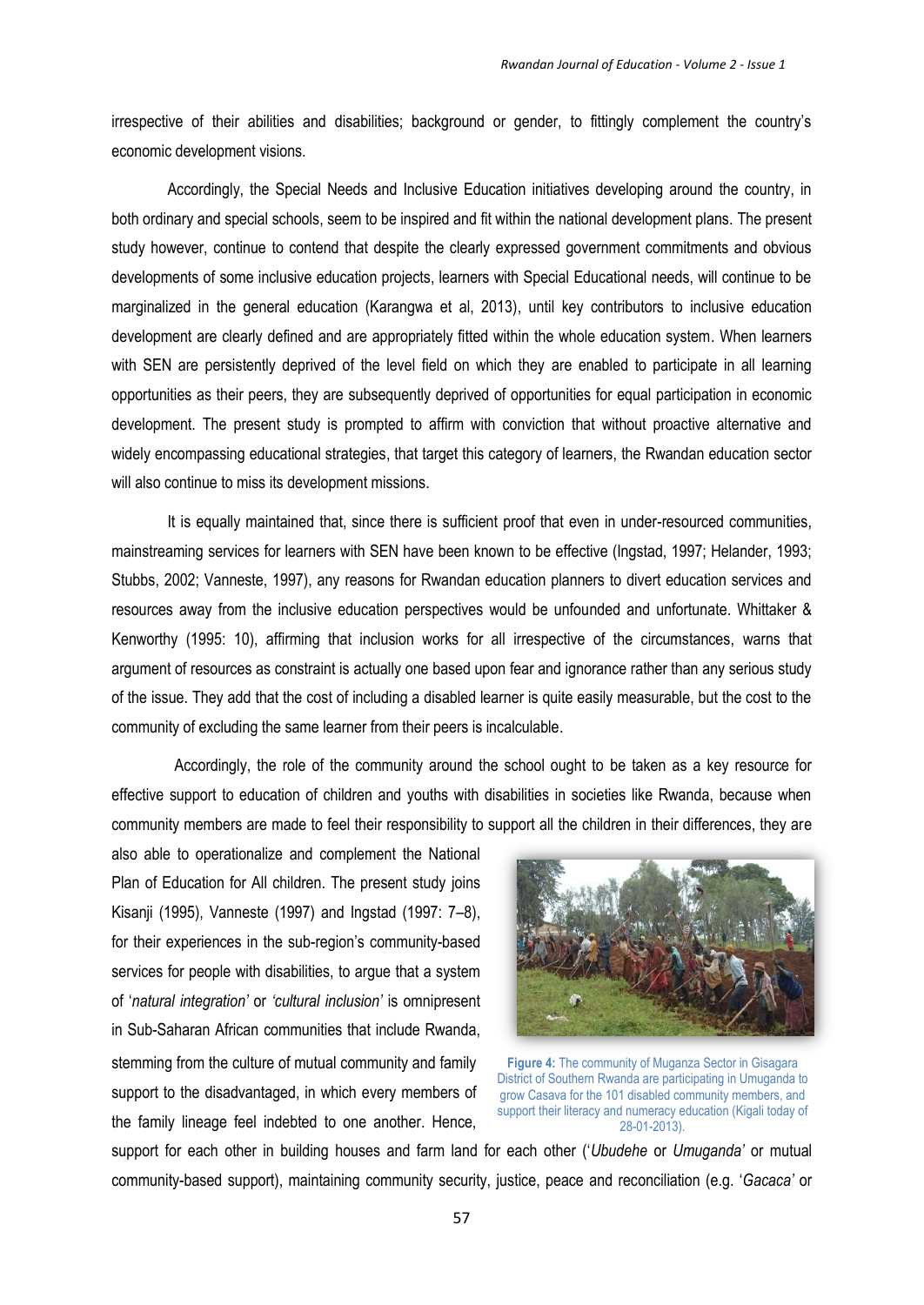community judiciary, *'Irondo'* or community policing, etc.) known in Rwandan communities, also naturally enlists the culturally inherent support to the disabled and other disadvantaged family or community members (See Figure 4 above for example).

Noting that the review of the policy and its strategic plan on Inclusive Education which was concluded in July 2013 by the Ministry of Education however, to guide all Special Needs and Inclusive Education programs in the next five years, the present study also predicts a positive future for inclusive education in Rwanda. Among the emerging field experiences that seem to have shaped the policy document for example, are the prominent roles of Rwandan families and community members in all educational settings (especially schools), as the indispensable resource that will ensure sustained enrolment, access and support to retention of all learners with SEN. In other words, the effective roles of the wide range of all education stakeholders, that takes into consideration indigenously motivating factors within the whole education system, is possibly a way forward towards realizing inclusive education that contributes to Rwandan development.

#### **Conclusion**

It could as well be affirmed at this juncture that the past five years have seen remarkable trends in the developments of Special Needs and Inclusive Education (SNE/IE) in Rwanda, but have equally drawn important lessons for SNE/IE policy planers and practitioners of the country. The SNE/IE programs and projects that were run during the period for example, also met a number of setbacks because they were made to operate under education policy strategies and social structures with hardly any preparations and understanding of their missions and potential contributions.

It was equally noted however, that the purposive collaboration with key education stakeholders in both local communities and civil society, also complemented the Inclusive Education initiatives when continued evaluation and monitoring of every step made, pitfalls met, and by noting every achieved success, on which the vision for further developments was clearly perceived, and the threshold for further developments of the next Inclusive education project would be established to guide a more sustainable *"Inclusive Education future for Rwanda"*.

It is affirmed now that the present periods is characteristically a turning point in the development of inclusive education in Rwanda, for it constitutes decisive contributions stemming from lessons drawn from field experiences. These included sustained joint planning of the Ministry of Education and collaborators within both local community and civil society organs, as key stakeholders. These have continuously fostered educational initiatives with far reaching solutions to a range of inclusive education limitations, and have proved the capacity to generate sustainable synergies, that could impact positively on the wider education system of Rwanda**.** 

The conclusive analysis being that, the effective inclusive education projects suiting the educational needs of all young Rwandans will depend on the clear-sightedness of the planners, the implementation mechanism thoughtfully put in place to counteract the ills of *'flaw policy strategies and ineffective management'*, while promoting healthy partnerships with resourceful education stakeholders that responds accurately to the

58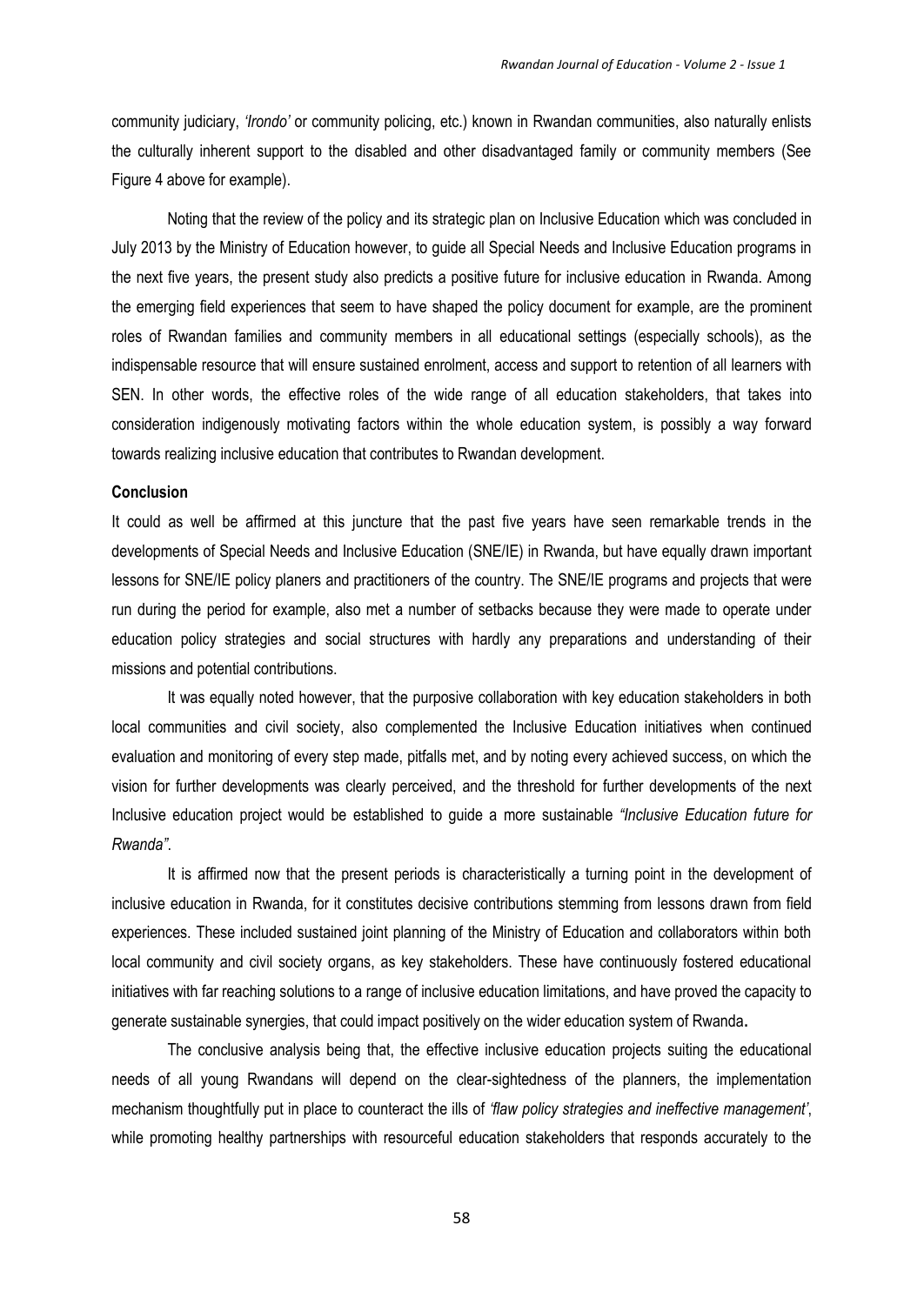local needs and demands, in sustained forward-looking strategies, designed to equalize opportunities for all, and render the Education Sector more instrumental for national development.

# **References**

- Ainscow, M., Dyson, A. Weiner, S. (2013). *From Exclusion to Inclusion. Ways of responding in schools to students with Special Educational Needs*. Manchester: CFBT.
- Belon, K. Peterson, M. (2000). For Richer or Poorer: Building inclusive schools in poor urban and rural communuties. *International Journal of Disability, Development and Education 47 (1)*, 15-24.
- Bishop, G. (1986). *Innovation in Education.* London: MacMillan
- Christie, P. (1999). Inclusive education in South Africa. In H. Daniels & P. Garner (eds.), *World Year Book of Education* (160-166). London: Kogan Page.
- Charlton I. James (2000): '*Nothing About us Without us – Disability Oppression and Empowerment'*. London: University of California Press.
- Dyson, A. (1999). Inclusion and Inclusions: Theories and Discourses. In Daniels, H. & Garner, P. (1999). (Ed.) *World Year Book of Education. L*ondon: Kogan Page.
- EENET, (2003). *Challenging the exclusion of blind students Rwanda. Manchester (www), (2003)* <http://www.eenet.org.uk/newsletters/news7/page4.shtml> [\(Retrieved 17/Oct./2004\)](http://www.ovids.ac.uk/ovidweb.ovidwed.cg.i.%20Retrieved%20on%2017/April/2004).
- Helander, E. (1993). *Prejudice and dignity: An introduction to Community-Based Rehabilitation.* New York: UNDP.
- Ingstad, B. (1997). *Community Based Rehabilitation in Botswana. The myth of the hidden children.*  Queenstown: The Edwin Mellen Press*.*
- Jones, P. & Vetmeyer, H. (2002). *Globalisation unmasked: Imperialism in the 21st Century*. London: Zed Books.
- Karangwa, Iyamuremye & Muhindakazi (2013). The plight of learners with Visual Disabilities in Science Classes. *Rwandan Journal of Education,* 1 (2).
- Karangwa, E., Ghesquière, P. & Devlieger, P. (2007). *The Grassroots community in the vanguard of Inclusion: The post-genocide Rwandan prospects. International Journal of Inclusive Education, 11 (5) 6, pp. 607-626.*
- Kerzner, D. L. & Gartner, A., (1999). (eds) Inclusive Education: A Requirement of Democratic Society: in Daniels, H. & Garner, P. (1999) (eds) *World Year Book of Education.* London: Kogan Page.
- Kisanji, J. (1993). Special Education in Africa: In P. Mitler, R. Brouillette, D. Harris (eds.), *World Year Book of Education* (pp. 158-171). London: Kogan Page.
- Kisanji, J. (1995). Growing up disabled. In P. Zinkin & H. McConachie (eds.), *Disabled Children and*
- *Developing Countries* (pp. 183 -199). London: Mac Keith & Press Cambridge University Press.
- Lancaster, C. (1999). *Aid to Africa. So much to do, so little done*. Chicago: University of Chicago Press.
- Markee, N. (1997). *Managing curricular innovation*. Cambridge: Cambridge University Press.
- Mittler, P. (1993). Childhood disability: A global challenge. In: P. Mitler, R. Brouillette & D. Harries. (eds.*), World Year Book of Education: Special Needs Education*. (pp. 1-15) London: Kogan Page.